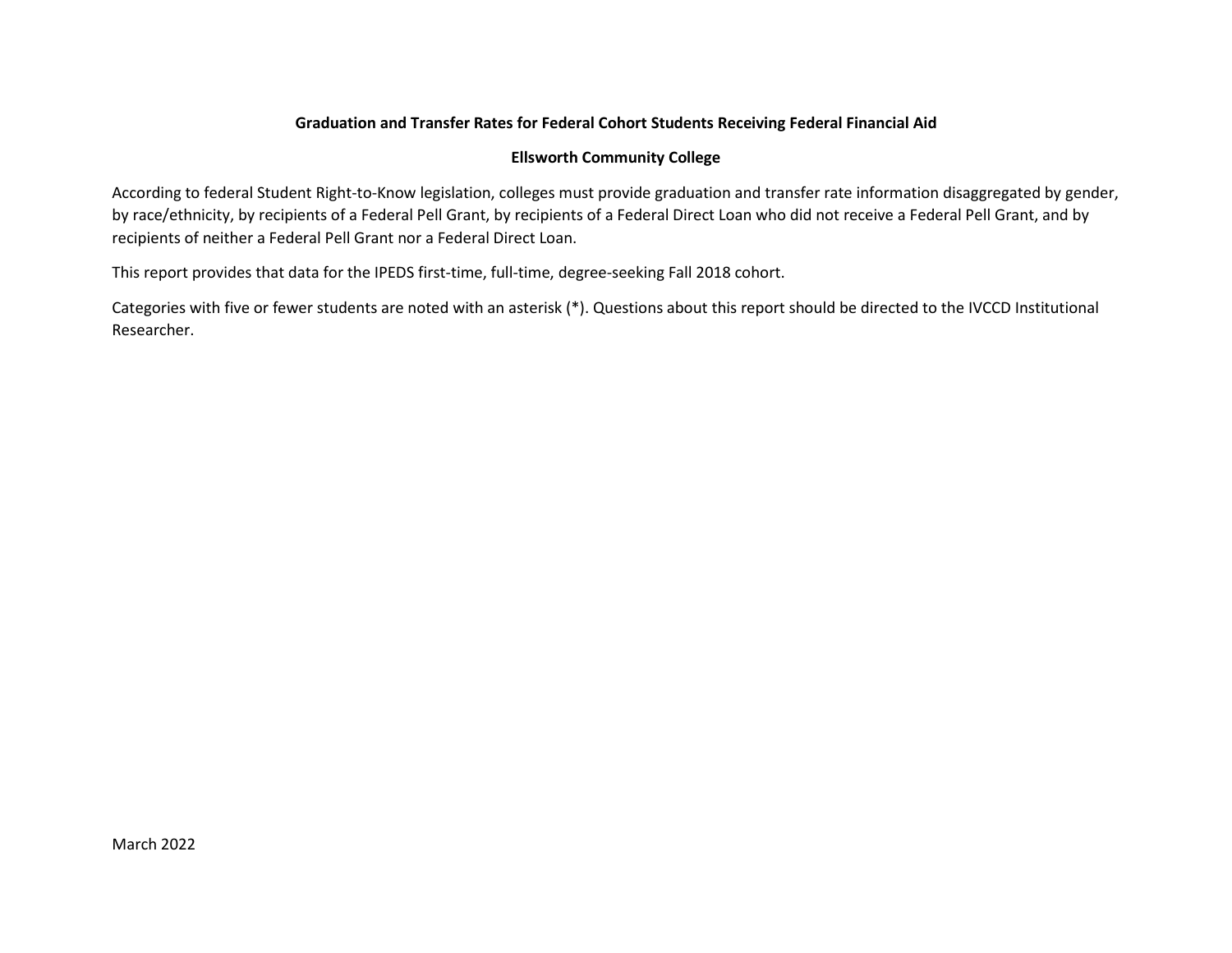### FA2018 ECC Federal Cohort Students 150 Percent Graduation & Transfer Rate

| Race/Ethnicity                      | Female            | Male              | Female          | <b>Male Transfer</b> |
|-------------------------------------|-------------------|-------------------|-----------------|----------------------|
|                                     | <b>Graduation</b> | <b>Graduation</b> | <b>Transfer</b> |                      |
| American Indian or Alaskan Native   |                   |                   |                 |                      |
| Asian                               |                   |                   |                 |                      |
| <b>Black or African American</b>    | $\ast$            | 9.23%             | $\ast$          | 44.62%               |
| Hispanics of any race               | 0%                | *                 | $\ast$          | $\ast$               |
| Native Hawaiian or Pacific Islander | $\ast$            | $\ast$            | $\ast$          |                      |
| Non-resident Alien                  | $\ast$            | $\ast$            | $\ast$          | $\ast$               |
| Race & Ethnicity Unknown            |                   | $\ast$            |                 | $\ast$               |
| Two or more races                   | $\ast$            | $\ast$            | $\ast$          | $\ast$               |
| White                               | 50.62%            | 54.00%            | 17.28%          | 28.00%               |
| <b>Total/Overall</b>                | 47.92%            | 27.89%            | 17.71%          | 34.01%               |

# FA2018 ECC Federal Pell Grant Recipients 150 Percent Graduation & Transfer Rate

| <b>Race/Ethnicity</b>               | Female            | <b>Male</b>       | Female          | <b>Male Transfer</b> |
|-------------------------------------|-------------------|-------------------|-----------------|----------------------|
|                                     | <b>Graduation</b> | <b>Graduation</b> | <b>Transfer</b> |                      |
| American Indian or Alaskan Native   |                   |                   |                 |                      |
| Asian                               |                   |                   |                 |                      |
| <b>Black or African American</b>    | $\ast$            | 10.71%            | $\ast$          | 12.50%               |
| Hispanics of any race               | $\ast$            | $\ast$            | $\ast$          | $\ast$               |
| Native Hawaiian or Pacific Islander |                   |                   |                 |                      |
| Non-resident Alien                  |                   |                   |                 |                      |
| Race & Ethnicity Unknown            |                   | $\ast$            |                 | $\ast$               |
| Two or more races                   | $\ast$            | $\ast$            | $\ast$          | $\ast$               |
| White                               | 61.54%            | 52.94%            | 34.62%          | 58.82%               |
| <b>Total/Overall</b>                | 45.71%            | 21.35%            | 25.71%          | 22.47%               |